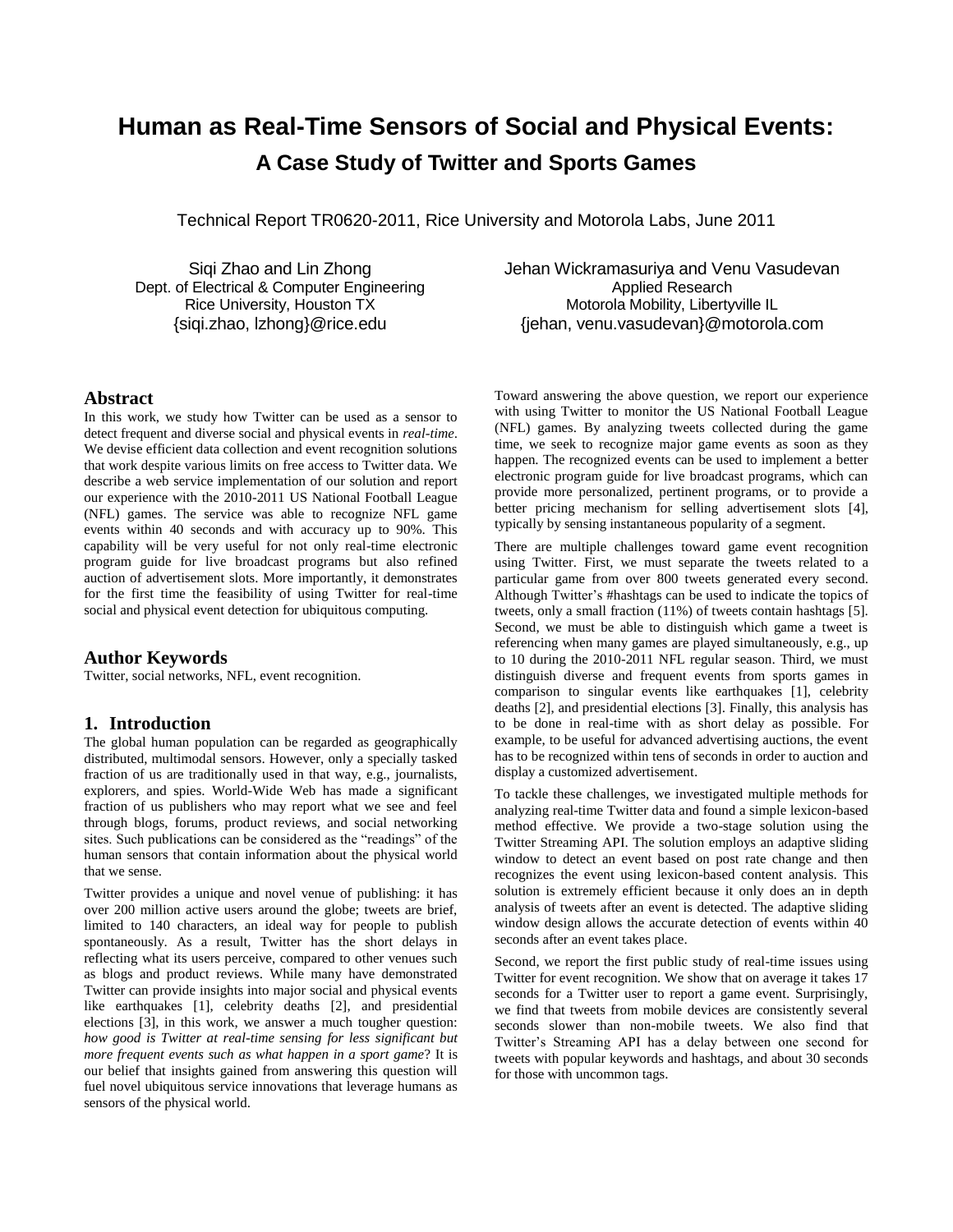Finally, we report our experience in a real-field deployment of the two-stage solution as a web service hosted on Amazon EC2 [6]. The service performed real-time event recognition for the last 101 of the 2010-2011 NFL games based on 22 million tweets from 4.7 million users. Through a web site, the service visualized the results and provided a popularity "thermometer" for games that were played at the same time. In this paper, we will show that the efficient, two-stage solution worked very well for all games but Super Bowl 2011, achieving 90% accuracy in recognizing major game events with a delay of only 40 seconds. However it failed catastrophically for Super Bowl 2011 due to an undocumented Twitter restriction. We will show that an improved solution that unifies the detection and recognition stages can not only deal with Super Bowl 2011 but also retain a high accuracy for early games under the Twitter restriction.

Although we focus on NFL games in this work, most of the techniques can be readily applied to many other sports games that have a similarly sized fan population and have similar frequencies of major events, e.g., soccer and baseball. More importantly, our success with NFL is a strong demonstration of the feasibility of Twitter as a real-time reading of the human sensors to detect social and physical events that can happen as diverse and frequent as sports events.

# **2. Related Work**

While our work is the first to detect sports game events using Twitter, many have used Twitter to detect other social and physical events. Sakaki *et al* [1] and Qu *et al* [7] investigated the earthquakes detection. Vieweg *et al* [8] studied the grassfire and floods, on microblogs. TwitterStand [2] identifies current news topics and clusters the corresponding tweets into news stories. None of the above can detect the targeted event in seconds, which is key to fast-paced sports events. For example, the authors of [1] were able to detect an earthquake from Twitter only hours after it happened.

Several concurrent projects also study tweets about sports games, however they do not provide real-time event detection. Hannon *et al* [9] used post rate of tweets to produce video highlights of the World Cup off-line. They did not recognize game events nor did they produce highlights in real-time. Chakrabarti and Punera [10] assumed that a game event is already recognized and focused on describing the event using Hidden Markov Models trained with tweets collected from events happened in the past. Therefore, our focus on real-time event recognition is complementary, and addresses a more difficult and fundamental problem.

Event recognition for sports games has been studied by the video analysis research community. For example, Ekin et al [11] employed visual features analysis to summarize soccer videos. Rui et al [12] utilized speech detection techniques to extract events in baseball games. Zhang and Chang [13] utilized closed captioning text for baseball video event detection and summarization. Furthermore, multimodal approaches have been studied for video summarization in online presentation [14] and sports games [15, 16]. Petridis et al [17] and Xu et al [18] used MPEG-7 and webcast text to extract sports events. Availability is the primary problem to utilize external knowledge. Compared to these approaches, our Twitter-based approach enjoys several unique strengths. First, the video content and text information leveraged by the above work is not always available, especially in real-time. For example, NFL games include the closed captioning text in the video but do not offer webcast text. Moreover, videobased solutions are network and compute-intensive compared to

twitter analysis, especially when multiple games are played at the same time, e.g., 10 during the NFL regular season. Most importantly, our twitter-based approach can be readily extended to recognize social and physical events beyond sports games as long as these events are witnessed by a large number of Twitter users.

# **3. Data collection**

To study solutions to the challenges discussed above, we collect massive amount of Twitter data for a number of popular sports games in North America.

# **3.1 Twitter APIs**

To achieve our goal of real-time analysis for event recognition, we retrieve as many relevant tweets as fast as possible and from as many users as possible. Twitter provides three application programming interfaces (APIs).

The Representational State Transfer (REST) API [19] allows developers to access core Twitter data stored in the main database which contains all the tweets. Through the REST API, developers can retrieve Twitter data including user information and chronological tweets. For example, the *home timeline* includes the 20 most recent tweets on a user's home page; the *public timeline* returns the 20 most recent tweets in every 60 seconds. These limitations make the REST API not particularly suitable for realtime tweet collection, the REST API is best for collecting a large number of tweets from specific user IDs off-line. In our study, we used it to collect tweets from NFL followers posted during the game for the 2010 Super Bowl off-line.

The *Search API* will return tweets that match a specified query; however it will only search a limited subset of tweets posted in past 7 days in the main database. The query parameters include time, location, language etc. Twitter limits the return results to 100 tweets per request. Although the Search API is able to collect tweets in real-time, one cannot control the topic of the returned tweets. Twitter limits the request rate to the REST and Search API to 150 per hour by default. It previously allowed up to 20,000 search requests per hour from white-listed IPs (about six requests per second), but, unfortunately, Twitter no longer grants whitelisting requests since Feb 2011 [20]. This limitation makes the REST and Search APIs unsuitable for real-time event detection.

The *Streaming* API [21] offers near real-time access to Tweets in *sampled* and *filtered* forms. The *filtered* method returns public tweets that match one or more filter predicates, including *follow*, *track*, and *location*, which correspond to user ID, keyword and location, respectively. Twitter applies a User Quality Filter to remove low quality tweets such as spams from the Streaming API. The quality of service of the Streaming API is best-effort, unordered and generally at-least-once; the latency from tweet creation to delivery on the API is usually within one second [22]. However, reasonably focused track and location predicates will return all occurrences in the full stream of public statuses. Overly broad predicates will cause the output to be periodically limited [23]. Our experience shows that the Streaming API is better than either the REST or Search API for real-time game event recognition for three reasons: all the tweets returned are up to date; there is no rate limit; and the track filter predicate allows us to collect tweets that are related to the game of interest using keywords. Although there is no explicit rate limit, we cannot obtain all public tweets and we will report our observation of an undocumented restriction in the Streaming API.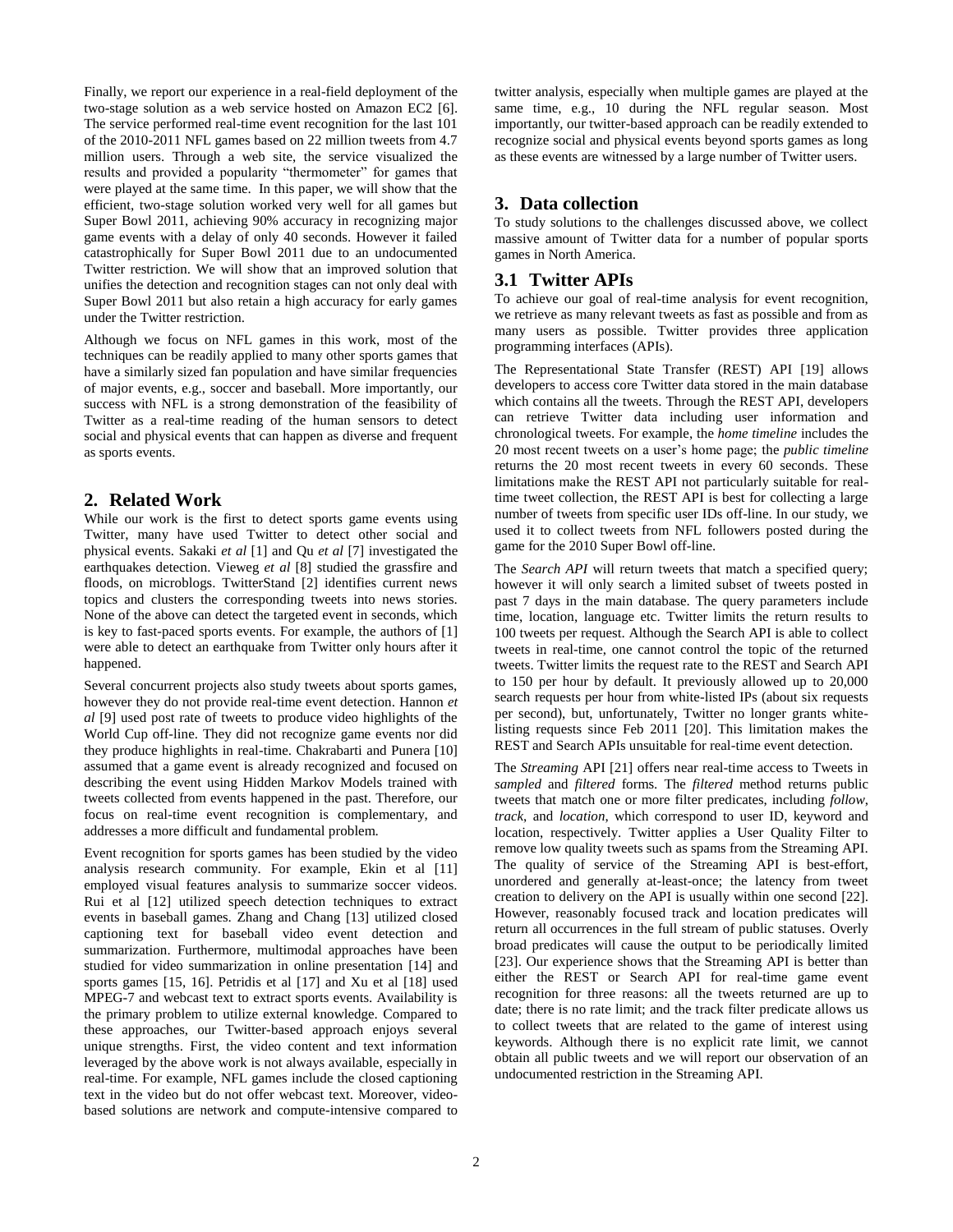#### **Events Detection**

- 1. At each second, initialize window size as 10 seconds;
- 2. Post rate ratio = (post rate in the first half) / (post rate in the second half of slide window); 3. If (post rate ratio < threshold)
- Increase window size until 60 seconds; Go to step 2; Else

Proceed to event recognition;

- **Event Recognition**
- 1. Pre-processing
- 2. Compute the post rate of pre-defined event keywords in the second half of the window;
- 3. If (pre-defined event keyword appears > threshold) Recognize the event;

<span id="page-2-0"></span>**Figure 1: Two-stage solution with event detection and recognition** 

#### **3.2 Targeted Games**

We use live broadcast the US National Football League (NFL) games as benchmarks. We collected tweets from the 2010 Super Bowl and over 100 games in the 2010 to 2011 season including the 2011 Super Bowl. First, for the 2010 Super Bowl, we collected the tweets posted during the game, by followers of the NFL twitter account, or simply *NFL followers*, using the REST API. Overall, we collected over half a million tweets from 45,000 NFL followers. Although these tweets were collected off-line, they helped us gain insights into the keywords for collecting tweets in real-time with the Streaming API.

For the 2010-2011 season NFL games, we collected tweets during game time using the Streaming API and game keywords identified from the 2010 Super Bowl. We collected the tweets and their metadata such as tweet source, created time, location, and device. These tweets were analyzed for event recognition in real-time through a web service described below. For the regular season games and playoffs, we collected more than 19 million gamerelated tweets over a period of 9 weeks including 100 games, from 3.5 million users. We collected about 1 million game-related tweets from over half a million users for 2011 Super Bowl. The evaluation of our solutions was performed in real-time when a game was ongoing and was repeated with trace-based emulation off-line if necessary.

# **3.3 Lexicon-based Game Tweets Separation**

We next provide our rationale behind the keywords used to retrieve game-related tweets for real-time analysis. Here we use the tweets retrieved with the REST API from NFL followers posted during the 2010 Super Bowl. When performing real-time analysis of tweets for a game of interest, it is very important to focus on tweets that are actually talking about the game, not only because tweets unrelated to the game will interfere with the analysis but also because Twitter limits the rate tweets can be retrieved (Yes, even for the Streaming API as we will see later).

We find that such keywords include game terminology and team names. To examine the relationship between the game and tweets posted during the game, we compute and rank the term frequencies of all words that appeared in the tweets posted during the game. After running a stemming algorithm to eliminate misspelling words, we find that the top 10 most frequent words are either game terminology or team names.



<span id="page-2-1"></span>**Figure 2: The RoC curves for events detection with different window sizes.**

Are these keywords sufficient to extract game-related tweets? To answer this question, we randomly select 5% of the tweets, about 2,000, posted during the game by the NFL followers. We manually examined all of these tweets to determine if each of them was related to the game. Half of these tweets had at least one of the top 10 keywords. There were some tweets with incomplete sentences; and we treated the uncertain ones as unrelated. Using the manually classified set of tweets as the ground truth, we find that extraction by the top 10 keywords is surprisingly effective, achieving a false negative rate below 9% and a false positive rate below 5%.

Further, we found that the team names appear in over 60% of the game-related tweets. Therefore, we rely on the team names to collect data when multiple games take place at the same time and attribute these tweets to games based on the mentioned team names.

The performance of the lexicon-based heuristic can be further improved by examining the falsely identified tweets. The first major source of error is the foreign languages tweets using the keywords or Twitter hashtags. If these tweets are not considered, the false positive and false negative rates will be reduced to 5.2% and 2.8%, respectively. The second major source of error is misspelling because Twitter users can spell words wrong either deliberately or by mistake. By applying the spelling check engine and regular expression applications, we can reduce the false positive and false negative rate to 4% and 2%.

## **4. Event Recognition**

In this section, we show that NFL events can be recognized by examining the post rate and analyzing the content of game-related tweets collected using the lexicon-based heuristic. We report a two-stage solution in which an event is first detected and then recognized as described by [Figure 1.](#page-2-0) The two-stage structure helps reduce the computational load significantly because detection can be achieved without analyzing the content of tweets. We applied this solution to detect pre-defined football game events including touchdown, interception, fumble, and field goal for nearly a hundred NFL games in real-time. While this solution worked very well for games in regular season and playoffs, in Section EVALUATION, we will show how an undocumented Twitter constraint failed it for the 2011 Super Bowl and how it can be fixed.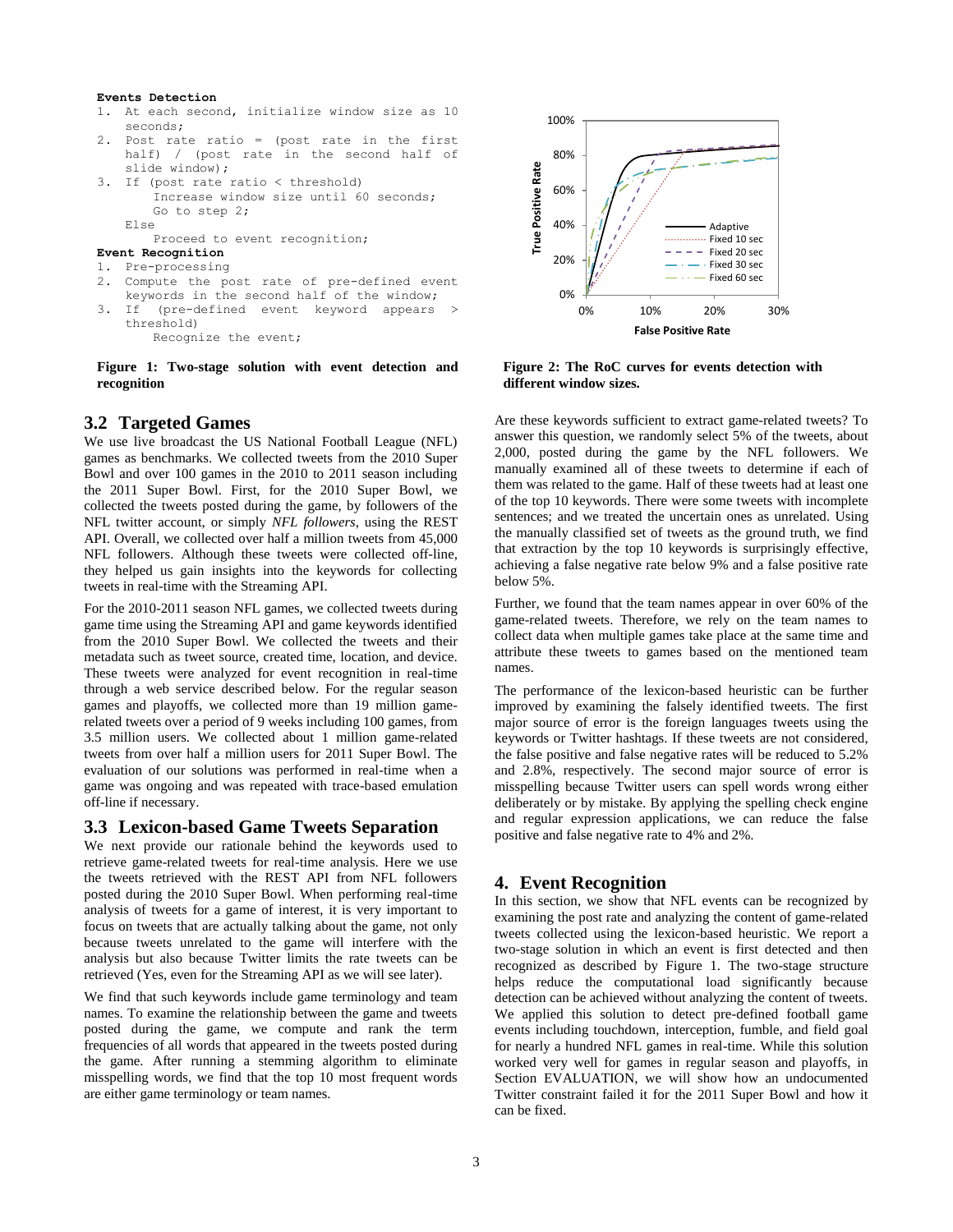

<span id="page-3-0"></span>**Figure 3: The distribution of events detected with various window sizes**

#### **4.1 Adaptive Rate-based Detection**

By visualizing the post rate of game-related tweets during the game time, we observe prominent post rate spikes usually coincide with important events. Prior work [1, 2] has already shown that the increase in post rate is closely related to the significant events such as earthquake or celebrity death. Although sports games like the NFL games have many watchers in realtime, they are not as significant as the breaking news. More importantly, sports games usually produce many events in a short time span.

#### *4.1.1 Adaptive Sliding Window-based Detection*

Based on our observation, a simple method to detect an event would calculate the post rate increase as the ratio of the post rate in the second half of a sliding time window to that in the first half. The size of the window will have a significant impact on the tradeoff between the delay and accuracy of event detection. A shorter window will lead to a smaller delay but may have a poor performance when the post rate is low and, therefore, there are not many tweets posted in the time window.

To achieve the best tradeoff, we devise a solution that selects the window size and the threshold for post rate increase adaptively. The sliding window has a variable size of 10, 20, 30, or 60 seconds; and each window is divided temporally into two subwindows containing the tweets in the first and second half of the window. At every second, the program will start from the shortest window, 10 seconds, to examine the post rate between the two halves. If the post rate ratio exceeds the threshold, the program will proceed to recognize events, otherwise the window size will increment. The dynamic threshold contains two parts, the post rate ratio and the average number of tweets. The post rate ratio is the number of tweets in the second half window to the number of those in the first half. The value is set to 1.7 in this case; that means the post rate in the second half window needs to be at least 1.7 times of the post rate in the first half to proceed. The average number of tweets serves as a relatively stable threshold to filter out the minor increases because the main spikes appear all above the average.

#### *4.1.2 Detection Performance*

Like any binary classifier, the detection stage can make two types of errors: reporting an event when nothing happens (False positive) and reporting nothing when an event happens (False Rejection). Using all 435 events, 163 touchdowns, 68 interceptions, 91 field goals, and 113 fumbles, happened in 32

games in the Week 16, 17 and playoffs of the 2010-2011 NFL season, we illustrate the effectiveness of our adaptive method.

[Figure 2](#page-2-1) shows the Receiver Operating Characteristics (RoC) Curves for our adaptive methods and those based on a fixed sliding window. We compared the performance of the adaptive window approach with the fixed window approaches. From the results in the RoC curve, the adaptive window size outperforms the fixed window size.

[Figure 3](#page-3-0) shows the number of events detected in each window size; half of events can be detected using the window size less than 20 seconds and more than 2/3 of events can be detected using the window size less than 30 seconds. Since we halve the window to detect events, the delay of the system is half of the window size. As a result, this method will introduce less than 10 second delay for half of the events.

## **4.2 Lexicon-based Recognition**

Once an event is detected, we employ a lexicon-based recognition method using the post rate of events keywords. Our results show that major events, i.e. touchdown, interception, in NFL can be accurately recognized.

Before we extract the event keywords, we first remove URLs, @username (replies to users), emoticons, and punctuations. Then we utilize the process method described in previous sections to remove non-English words, stop words and stem the remaining words. We calculate and rank the post rate of the events keywords. We select and determine the event with highest post rate.

The lexicon-based recognition also helps suppress false alarms from the event-detection stage. If a random event rather than the major event causes the general post rate increase, the lexicon based recognition will reject the random event.

# **5. Real-Time Considerations**

Delay or latency is an important consideration for any sensing apparatus. In this section, we investigate it for the sake of using Twitter as a real-time reading of the human sensors. Many applications require game events and game popularity information to be detected in real-time. The information provided to end users or advertisers must be on time. Otherwise, the information is meaningless when people are no longer interested in the event. For example, the EPG needs the game information in real time, advertising campaign is operated near real time. Therefore, we analyze the delay of our Twitter-based solutions in this section.

Three sources contribute to the delay of our Twitter-based solution. The delay introduced by Twitter users is the period between people perceiving a social or physical event and posting the tweet. This *human delay* is mainly determined by how fast twitter users perceive the event, how fast they react to it, and how fast they type the tweet. Twitter itself also introduces delay in providing tweets through its API; *the Twitter delay* may be affected by Twitter workload, the user quality filter process or the Twitter's index mechanism. Finally, our data collection and analysis also introduce a delay or *analysis delay*.

To study these delays, we must be able to know the following important time stamps: when an event takes place, when a related tweet is submitted to Twitter by user, when the tweet is retrieved through the Stream API, and when the event is recognized. While the last two time stamps are trivial to obtain, the first two requires some extra work. First, oddly all media, e.g., ESPN channel, NFL website and sports newspapers, record the game events in the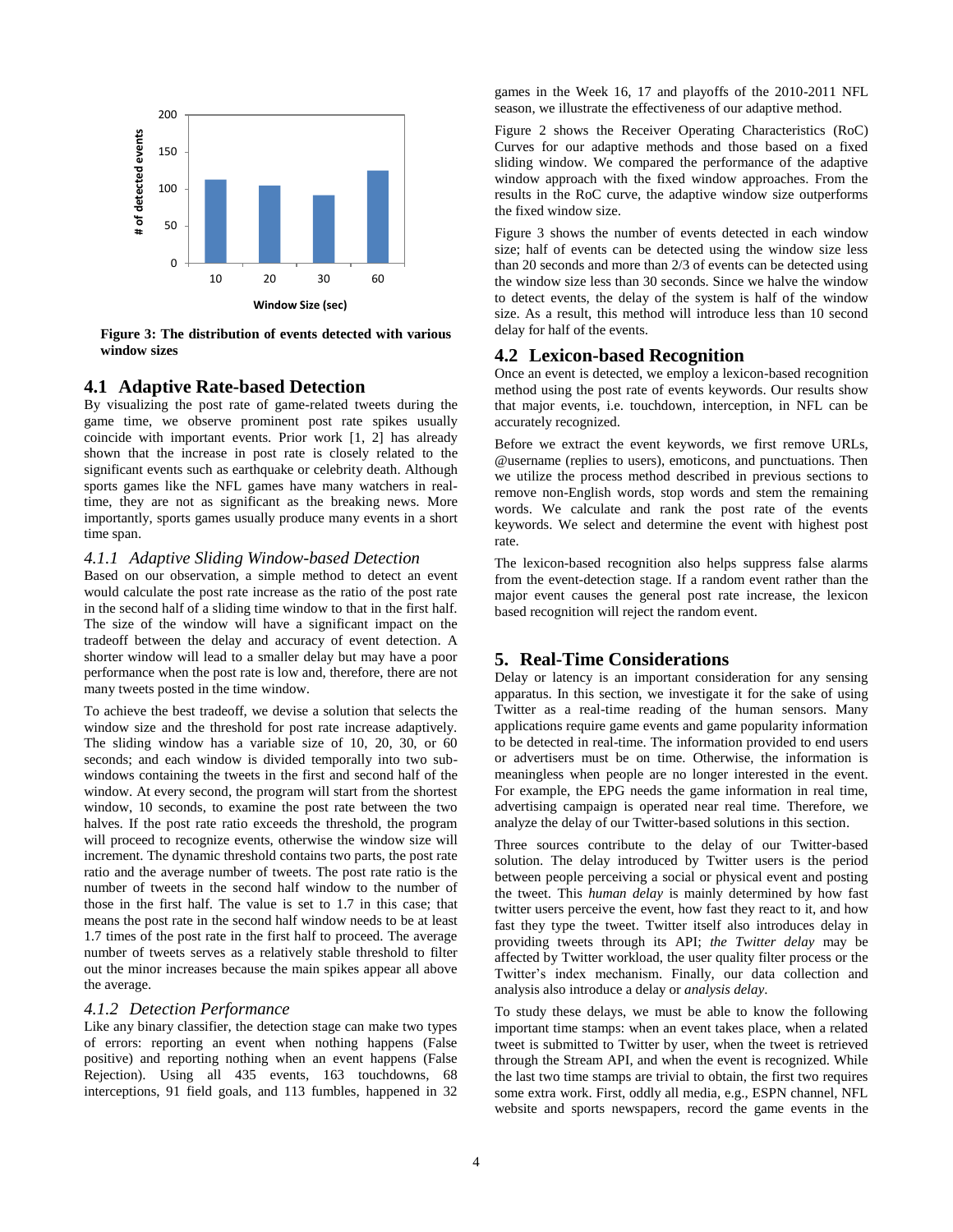

<span id="page-4-0"></span>**Figure 4: The distribution of human delay of various events in the 2011 Super Bowl**

*game time*, the time corresponding to the game progress. Moreover, the NFL game rewind is commercial free, making the time a few minutes apart from the absolute time. Therefore, we chose to video-tape the live broadcasted 2011 Super Bowl and record the event time manually as the ground truth. We recorded 7 touchdowns, 2 interceptions, 1 fumble, and 1 field goal. Secondly, Twitter time stamps a tweet when it is received. We call this time the *Twitter time*. To accurately estimate the human delay, we must know if there is a significant delay between when a tweet is submitted and when it is time-stamped by Twitter. We found the delay is negligible, i.e., one second or shorter. We can prove that the Twitter time represents the time when Twitter receives tweets in the following experiment. We run the data collection program to track the keyword "Twittertime" which is created by us. Then we post tweets containing the current time (in the precision of second) in our system with the keyword. The collected tweets contain the enclosed Twitter time either the same or only 1 second later than the system time specified in the tweet.

## **5.1 Human Delay**

We estimate the human delay as the time difference between when a game event happens and when Twitter time stamps a tweet talking about the event. We found that the human delay is as short as 13 seconds and people using mobile devices tweet are even slower than people using non-mobile devices.

We extract the tweets posted after the event and contain the event keyword. Then we read the tweets to select the tweet that is the first discussing the event in a narrative statement rather than prediction or anticipation. People predict events, discuss about the past events which introduce some noise but in a low post rate and a low frequency, i.e. at most 2 in a second and usually null. Since two events of the same type do not usually happen in a short interval (several minutes), we assume the tweets that mentioned a happened event posted several minutes after an event of the same type are discussing about the event that just happened. Our results as summarized b[y Figure 4](#page-4-0) show that the average human delay is 17 seconds. The shortest delay is only 13 seconds and the longest is 27 seconds. Interestingly, touchdowns saw shorter human delays than other less significant ones, indicating Twitter users post faster for more significant events.

It must be noted that there is a short delay in broadcasting live materials used to prevent profanity, bloopers, violence, or other undesirable material from making it to air. This delay may vary in different locations and is approximately 7 to 12 seconds. As a result, tweets by game watchers from the stadium should be posted earlier than those from homes. However, we were not able



<span id="page-4-1"></span>**Figure 5: The human delay of tweets posted from mobile and non-mobile when events happen.**

to collect a large number of tweets that can be identified as from the stadium because only a small fraction of Twitter users allow their location to be included in their tweets.

#### *5.1.1 Mobile Tweets are Slower*

We had expected tweets from mobile devices to have a shorter delay because the effort to switch from game watching to tweeting seems to be lower on mobile devices than on PC or laptops. Our results surprisingly show the opposite. By examining the source clients, we observed that nearly 40% of game-related tweets were from Twitter clients on recognizable mobile devices, i.e. iPhone, BlackBerry, Android, txt, mobile, HTC, MOTO, and iPad. The actual percentage of tweets from mobile devices should be more than 40% because there are tweets posted from the clients that are both available to mobile and non-mobile devices. In this study, we only consider the tweets from the recognizable mobile devices.

We inspect 7 touchdowns, 2 interceptions, 1 fumble, and 1 field goal in the Super Bowl. The results illustrate that the non-mobile users react 3 to 5 seconds faster in all the 11 events, as shown in [Figure 5.](#page-4-1) The number of tweets posted from non-mobile devices increases faster as well. Take the  $1<sup>st</sup>$  touchdown for example, the poste rate from non-mobile devices increases from null to the maximum (27 per second) in 10 seconds whereas that from mobile devices starts 3 second later and takes 36 seconds to reach the maximum (23 per seconds).

The possible reasons that cause the results include typing speed and device/network delay. Although mobile devices, mainly smartphones, are more portable and convenient, the typing speed on mobile devices is still lower than that on PC or laptops. On the other hand, the mobile devices may suffer from the network condition [24]. Consequently, mobile users spend more time in the *human delay*.

# **5.2 Twitter Delay**

Twitter Streaming API allows keyword-based retrieval in real time. We are interested in how much delay Twitter introduced to its Streaming API since there is no published study regarding it. We calculate the Twitter delay as the difference between the Twitter timestamp of a tweet and the time we obtain the same tweet from Twitter.

We make two observations regarding the Twitter delay. The delay is about 30 seconds for tweets only contain custom, random keywords and about one second for tweets with Twitter promoted, widely used keywords, e.g., Twitter promoted #sb45 during the 2011 Super Bowl. Second, the delay is fairly independent of the post rate.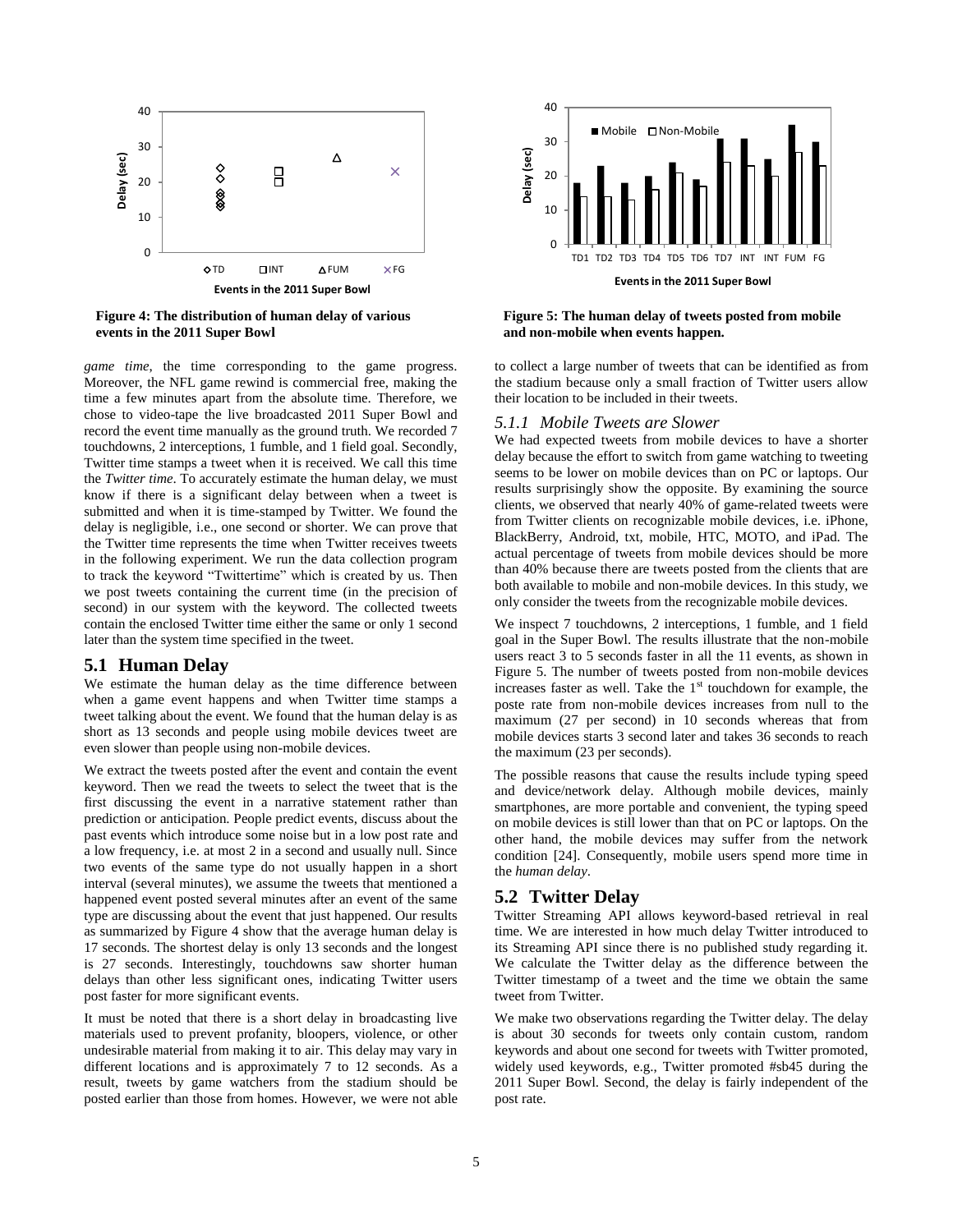

<span id="page-5-0"></span>

Our observations are based on two measurement studies. The first measurement is similar to that used to measure the human delay. Tweets that only contain the system time and the keyword "Twittertime" are posted and retrieved through the Streaming API to calculate the Twitter delay. 10 tweets were randomly posted in 2 hours, once in a weekday afternoon without special event, and the other during the NCAA Men's Basketball Final. The Twitter delay is consistently about 30 seconds.

The second measurement was performed during the NCAA Men's Basketball Final with a keyword promoted by Twitter, *#MM2011* meaning March Madness 2011, and the widely used team names, Butler and UConn, to collect data. Like the NFL playoffs, the post rate was high during the game (20 per second). We found the Twitter delay is consistent about one second, much shorter than the 30 seconds we observed for retrieval with custom keywords. Even the team names, which are widely used but not promoted by Twitter, when used as the keyword, return tweets in about one second, which is consistent with Twitter's own claim [22].

It is surprising that the choice of keywords makes such a huge difference in Twitter delay: 30 seconds vs. 1 second. Without information from inside Twitter, we have to speculate the reason. Twitter maintains its Streaming API result quality by applying the status quality metrics, in some instances, in combination with other metrics, to filter the tweets [23]. The goal is to eliminate spams, inappropriate, or repetitious tweets. Therefore, the tweets contains rarely used keywords may take longer to pass the process. In addition, developers in the Twitter development talk, an online forum in Google groups [25], mentioned that Twitter may index interesting tweets to improve the search speed. Since the Streaming API with filter predicates, i.e., follow, track, or locations, involves search, we speculate such indexing helps significantly reduce the Twitter delay for Twitter promoted keywords and popular keywords such as team names[26, 27].

We also observe that the post rate does not impact the Twitter delay noticeably by comparing the delay during both low and high traffic time, i.e., during the March Madness 2011.

# **5.3 Analysis Delay**

The data collection and processing to recognize events also introduce delay. We have implemented our solutions in a way to maximize the parallelism of data analysis as will be described in the next section. Here we report the measurement of the delay in our implementation.

We estimate that the analysis is less than 20 seconds on average. The delay introduced by the detection stage is bounded by the



<span id="page-5-1"></span>used window size, 10 to 60 seconds or a delay of 5-30 seconds. As we have shown in [Figure 3,](#page-3-0) the average value is 15 seconds. The second stage introduces delay purely from its computing tasks, which take less than 5 seconds on an average server. Because the human delay is about 20 seconds and the Twitter delay is about one second, our solution recognizes a game event around 40 seconds on average after the event takes place. The sliding window used in event detection contributes a lot to the overall delay. Interestingly, the higher the post rate, the shorter window will be used and, therefore, introduce a shorter delay. For major events such as touchdowns, the overall delays can be as short as 30 seconds. To appreciate the delay achieved by our Twitter analysis, we find that the ESPN web page has 90 seconds lag in updating the latest score changes.

# **6. Implementation, Evaluation, and**

#### **Improvement**

We have implemented the two-stage solution described above as a real-time web service that visualizes event recognition results through a website, sportsense.us, throughout the 2010-2011 NFL season [28]. We next describe the implementation and report our experience with its performance. In particular, we show how an undocumented Twitter restriction failed the otherwise successful service during the 2011 Super Bowl and offer an effective fix to it.

## **6.1 Web Service Realization**

The implementation is coded in PHP and consists of the backend for data collection and analysis and the frontend for web visualization, as illustrated by [Figure 6.](#page-5-0) The service was originally hosted on a lab server and later moved to Amazon EC2 which is a reliable, reasonably priced cloud computing platform.

The backend consists of two parallel modules and a MySQL database. The data collection module collects game-related tweets through Twitter Streaming API as described in Section DATA COLLECTION. Collected tweets are saved in the MySQL database. The event recognition module will retrieve tweets from database, separate tweets to games, recognize events, and generate the results in Google Chart format.

As analyzed above, the backend can introduce many seconds of delay to event recognition. To minimize this delay, we created multiple threads to maximize the parallelism of data analysis. The data collection module employs one thread to retrieve tweets from Twitter, decode and save the tweets into the MySQL database.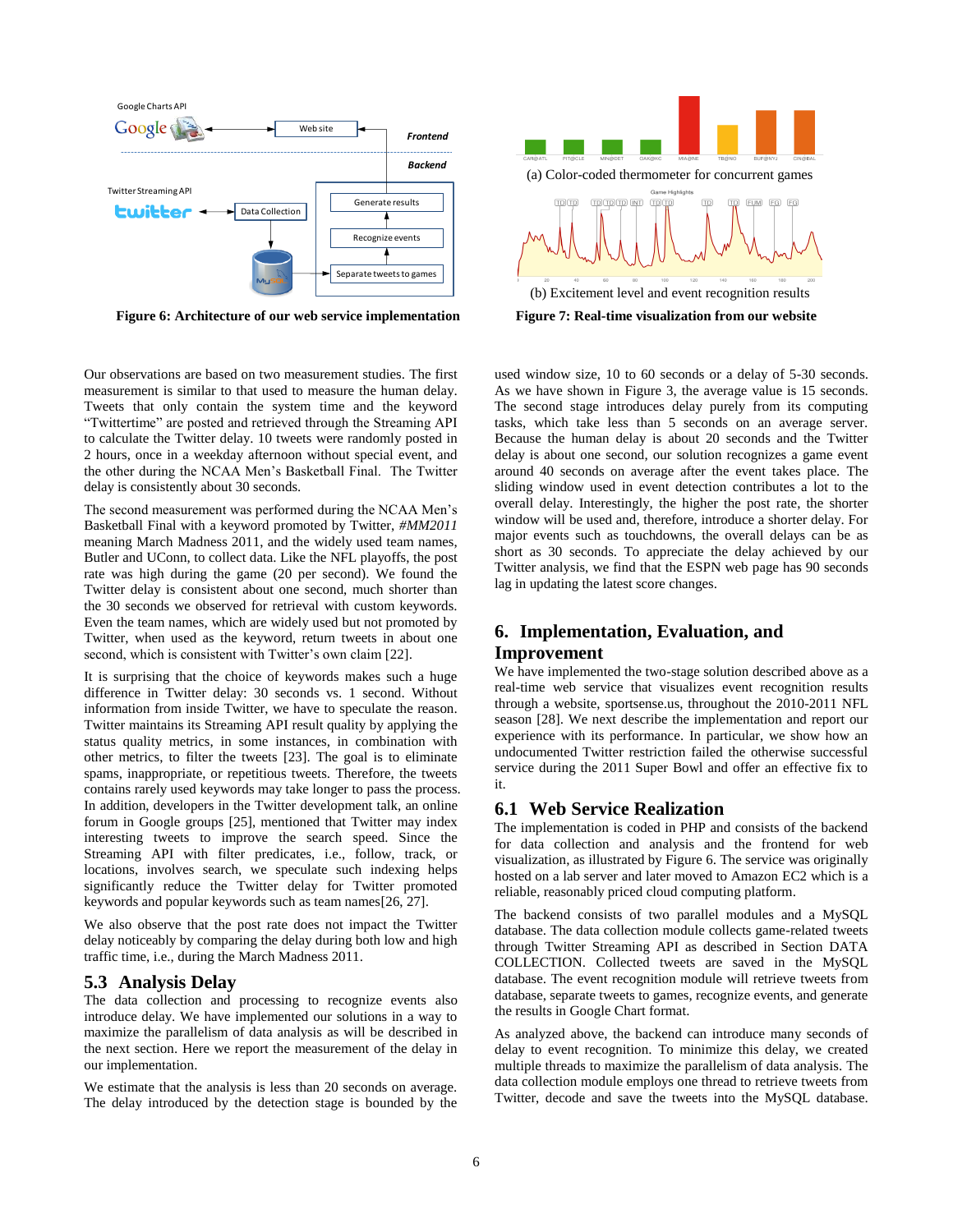|            | <b>Actual</b> |     |            |    |            |             |  |  |  |  |
|------------|---------------|-----|------------|----|------------|-------------|--|--|--|--|
| Recognized |               | TD  | <b>INT</b> | FG | <b>FUM</b> | <b>NULL</b> |  |  |  |  |
|            | TD            | 146 |            |    |            | 18          |  |  |  |  |
|            | <b>INT</b>    |     | 55         |    |            | 20          |  |  |  |  |
|            | FG            |     |            | 77 |            | 30          |  |  |  |  |
|            | <b>FUM</b>    |     |            |    | 73         | 16          |  |  |  |  |
|            | <b>NULL</b>   | 17  | 13         |    | 40         |             |  |  |  |  |

<span id="page-6-0"></span>**Table 1: The confusion matrix of event recognition by the two-stage solution**

The event recognition runs as another thread that retrieves data from the database and analyze them for event recognition.

The frontend visualizes the analysis results using Google Charts API through a website. For ongoing games, the website shows a color-coded bar chart for the "hotness" of all concurrent games according to the post rate of tweets related to each game, as shown in Figure  $7$  (a). For each game, the website provides a line chart that draws post rate of tweets related to the game and denotes recognized events, as shown in [Figure 7](#page-5-1) (b). To update the website in real-time, the website employs an embedded Javascript to pull the results from the backend every two seconds. The line charts and recognized events for past games can be retrieved from the website by either team name or game schedule.

We choose Amazon EC2 to host the web services for its reliability and the full control to the virtual machine which Amazon calls an *instance*. We are using the small (default) standard instance which provides 1.7GB of memory, 1 virtual core and 160GB of local instance storage [6]. This instance is charged on-demand for \$0.085 per hour for Linux/Unix. The data transfer cost is \$0.1 per GB for data transfer IN and \$0-0.08 per GB for data transfer OUT depending on the volume. As our system is always on and generates less than 5GB transfer in data per month, the operational cost is about \$60 per month.

#### **6.2 Evaluation Results**

The web service has been active since Week 8 of the 2010-2011 NFL season. Because we used it to improve the solution in the first weeks, the final solution presented in this paper was implemented in time only for the last two weeks (27 games in Week 16-17), playoffs (5 games), and the Super Bowl. Using the game analysis from the NFL website as the ground truth, we are able to evaluate the two-stage solution. [Table 1](#page-6-0) summarizes the confusion matrix of our event recognition. It shows not only how many events have been correctly recognized but also how many are missed (Null). Note that four events are targeted: touchdown (TD), interception (INT), field goal (FG), and fumble (FUM). A special "event" NULL is used to represent eventless game time. We make the following observations. First, the only misrecognitions are false alarms and false positive; once an event is detected, it is recognized reliably. This indicates the strength of the recognition stage but suggests potential improvement is necessary for the detection stage. Second, our solution works much better for more significant events. For example, it does very well for touchdowns (TD), the most significant event in a football game: 146 out of 163 touchdowns are recognized with 18 false positives (90% true positive rate). The performance is, however, much worse for the least significant event, fumble (FUM), with 64% true positive rate. The system performs unsatisfactory for fumble because people do not tweet about it especially when fumble is recovered by the fumbler so that it cannot cause the significant change on the post rate. The high false positive rate of



<span id="page-6-1"></span>**Figure 8: The second-wise post rate of collected tweets for five minutes before and after the first touchdown in the 2011 Super Bowl**

field goal is because people also use this term for the point after touchdown (PAT). While the performance with touchdowns is very good, significant improvement is required for minor events.

## **6.3 A Case of Failure and Its Solution**

While our system performed consistently well for all the games in the final weeks and playoffs, it catastrophically failed to recognize any event during the 2011 Super Bowl. In the rest of this section, we present results from our investigation of the failure and provide enhanced solutions to cope with similar situations.

Since we recorded all the tweets for the games, we were able to investigate what happened. Our investigation revealed that the failure was caused by an implicit throughput limit by Twitter for its Streaming API: about 50 tweets per second. Twitter API documentation only explicitly states two other limits: first, "reasonably focused track and location predicates will return all occurrences in the full Firehose stream of public statuses" and "broad predicates will produce limited streams that will tend to be a subset of the statuses/sample streams" (1% sampling rate).

We discovered the undocumented throughout limit of the Streaming API by analyzing the tweets collected during the Super bowl. We notice that the post rate does not increase considerably as usual when events happen. We therefore zoom in to examine the number of tweets collected in each second from 5 minute before to 5 minutes after the event. To our surprise, we find that the throughput is floating around 50 tweets per second and does not increase when an event happens. In particular, the average number of tweets collected per second is 50.1 and the limit becomes stricter immediately after the event because the standard deviation reduces dramatically from 8.4 to 1.9, as shown i[n Figure](#page-6-1)  [8.](#page-6-1) Had not been this limit, we should have collected tweets at much higher rate when an event happens because, according to Twitter [29], the overall post rate doubled during major Super Bowl events.

The event detection stage failed to detect any rises in the post rate of tweets collected from the Streaming API because the true post rate during the Super Bowl was almost always very high, keeping our data collection at the throughput limit of 50 tweets per second. In contrast, in the regular season and playoffs, the rate limit was never reached so that the event detection stage did see the post rate rises due to events.

#### *6.3.1 Solutions*

While Twitter probably supports a much higher rate for paid users, a solution that works under the limit is highly desirable. We revise the original two-stage solution to be independent to the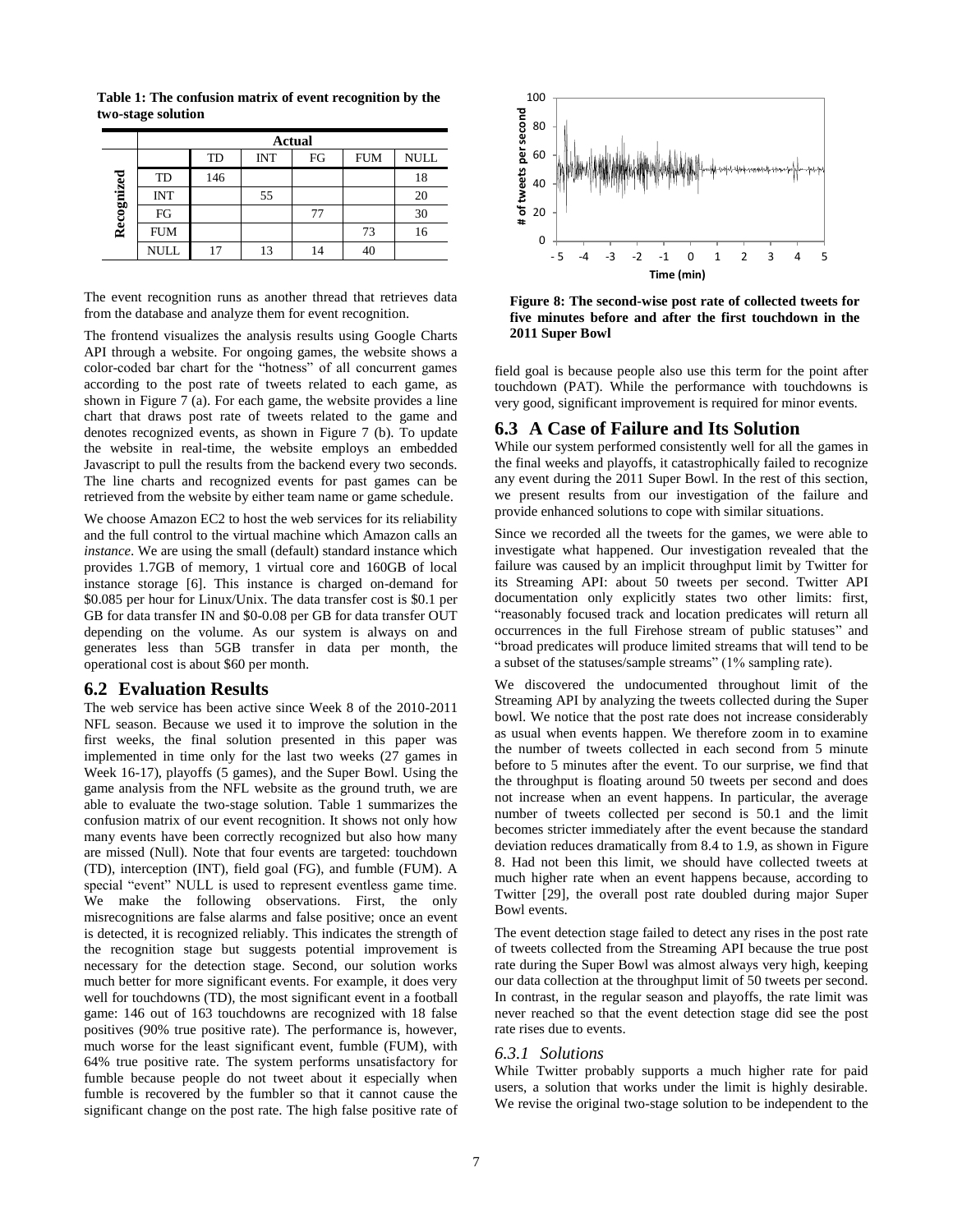post rate change without compromising the accuracy or real-time performance. Our key observation is: the post rate of tweets with events keywords remains well below the 50 per second and its increase on the corresponding event is obvious even under extremely high post rate.

We utilize this finding to merge the event detection and recognition stages into one. The new *unified* solution tracks events keywords and detects, recognizes events at the same time based on the keywords post rate. Given a tweet, we first search the events keywords, i.e., touchdown, fumble, field goal, and interception. If the event keyword appears, we count its post rate in this second. Then we apply the same adaptive sliding window size-based events detection approach discussed in the EVENT RECOGNITION Section. The difference is that we feed in the post rate of tweets with event keywords instead of the post rate of all game-related tweets.

Because we have recorded all the tweets from the NFL season including the Super Bowl, we are able to evaluate the unified solution. The unified solution is able to recognize all the events in the Super Bowl game without false positives and also maintain the performance for the games in the regular season and playoffs (Compare [Table 1](#page-6-0) and [Table 2\)](#page-7-0). The solution also incurs delays similar to the original two-stage solution.

The unified solution, however, incurs higher computation intensity because it examines every game-related tweet for event keywords. In contrast, the original two-stage one only has to do so when an event is detected by examining tweet post rate. Our experiments, on the other hand, show that the additional computing incurred by the unified solution introduces almost unnoticeable difference when executed by powerful servers in the cloud, e.g. Amazon EC2.

# **7. Conclusion**

In this work, we pushed the limit of Twitter as a real-time reading of the human sensors. We demonstrated that moderately frequent and diverse social and physical events like those of NFL games can be fairly reliably recognized within 40 seconds using tweets properly collected in real-time. We hope this new capability will inspire more applications in the ubiquitous computing community.

Our results also suggest that more research is needed to further improve the performance of Twitter-based event recognition, in particular for less significant events. Moreover, our work is limited to events for which keywords can be *predetermined* like the NFL game events. What would be more useful and challenging is to recognize events that are not anticipated and, therefore, do not have keywords defined beforehand. Leveraging the work reported here, we are currently actively pursuing this goal.

# **8. References**

- [1] T. Sakaki, M. Okazaki, and Y. Matsuo, "Earthquake shakes Twitter users: real-time event detection by social sensors," in *Proc. ACM WWW*, 2010.
- [2] J. Sankaranarayanan, H. Samet, B. E. Teitler, M. D. Lieberman, and J. Sperling, "TwitterStand: news in tweets," in *Proc. ACM SIGSPATIAL*, 2009.
- [3] D. A. Shamma, L. Kennedy, and E. F. Churchill, "Tweet the debates: understanding community annotation of uncollected sources," in *Proc. ACM SIGMM*, 2009.

<span id="page-7-0"></span>**Table 2: The confusion matrix of event recognition by the unified solution**

|            | <b>Actual</b> |     |            |    |            |             |  |  |  |
|------------|---------------|-----|------------|----|------------|-------------|--|--|--|
| Recognized |               | TD  | <b>INT</b> | FG | <b>FUM</b> | <b>NULL</b> |  |  |  |
|            | TD            | 151 |            |    |            | 15          |  |  |  |
|            | <b>INT</b>    |     | 51         |    |            |             |  |  |  |
|            | FG            |     |            | 61 |            |             |  |  |  |
|            | <b>FUM</b>    |     |            |    | 84         | 20          |  |  |  |
|            | NULL          | 12  | 17         | 30 | 29         |             |  |  |  |

- [4] M. B. George Belch, *Advertising and Promotion: An Integrated Marketing Communications Perspective*: McGraw-Hill Irwin, 2009.
- [5] L. Gannes, "The Short and Illustrious History of Twitter #Hashtags, [http://gigaom.com/2010/04/30/the-short-and](http://gigaom.com/2010/04/30/the-short-and-illustrious-history-of-twitter-hashtags/,)[illustrious-history-of-twitter-hashtags/,"](http://gigaom.com/2010/04/30/the-short-and-illustrious-history-of-twitter-hashtags/,) 2010.
- [6] Amazon, "Amazon EC2[, http://aws.amazon.com/ec2/."](http://aws.amazon.com/ec2/)
- [7] Y. Qu, C. Huang, P. Zhang, and J. Zhang, "Microblogging after a major disaster in China: a case study of the 2010 Yushu earthquake," in *Proc. ACM 2011 conference on Computer supported cooperative work*.
- [8] S. Vieweg, A. L. Hughes, K. Starbird, and L. Palen, "Microblogging during two natural hazards events: what twitter may contribute to situational awareness," in *Proc. ACM CHI*, 2010.
- [9] J. Hannon, K. McCarthy, J. Lynch, and B. Smyth, "Personalized and automatic social summarization of events in video," in *Proc. ACM IUI*, 2011.
- [10] D. Chakrabarti and K. Punera, "Event Summarization" using Tweets," in *Proc. AAAI ICWSM*, 2011.
- [11] A. Ekin, A. M. Tekalp, and R. Mehrotra, "Automatic soccer video analysis and summarization," *Image Processing, IEEE Transactions on,* vol. 12, pp. 796-807, 2003.
- [12] Y. Rui, A. Gupta, and A. Acero, "Automatically extracting highlights for TV Baseball programs," in *Proc. ACM Multimedia*, 2000.
- [13] D. Zhang and S.-F. Chang, "Event detection in baseball video using superimposed caption recognition," in *Proc. ACM Multimedia*, 2002.
- [14] L. He, E. Sanocki, A. Gupta, and J. Grudin, "Autosummarization of audio-video presentations," in *Proc. ACM Multimedia*, 1999.
- [15] S. Nepal, U. Srinivasan, and G. Reynolds, "Automatic detection of 'Goal' segments in basketball videos," in *Proc. ACM Multimedia*, 2001.
- [16] J. Wang, C. Xu, E. Chng, L. Duan, K. Wan, and Q. Tian, "Automatic generation of personalized music sports video," in *Proc. ACM Multimedia*, 2005.
- [17] K. Petridis, S. Bloehdorn, C. Saathoff, N. Simou, S. Dasiopoulou, V. Tzouvaras, S. Handschuh, Y. Avrithis, Y. Kompatsiaris, and S. Staab, "Knowledge representation and semantic annotation of multimedia content," *Vision, Image and Signal Processing, IEE Proceedings -,* vol. 153, pp. 255-262, 2006.
- [18] C. Xu, Y.-F. Zhang, G. Zhu, Y. Rui, H. Lu, and Q. Huang, "Using Webcast Text for Semantic Event Detection in Broadcast Sports Video," *Multimedia, IEEE Transactions on,* vol. 10, pp. 1342-1355, 2008.